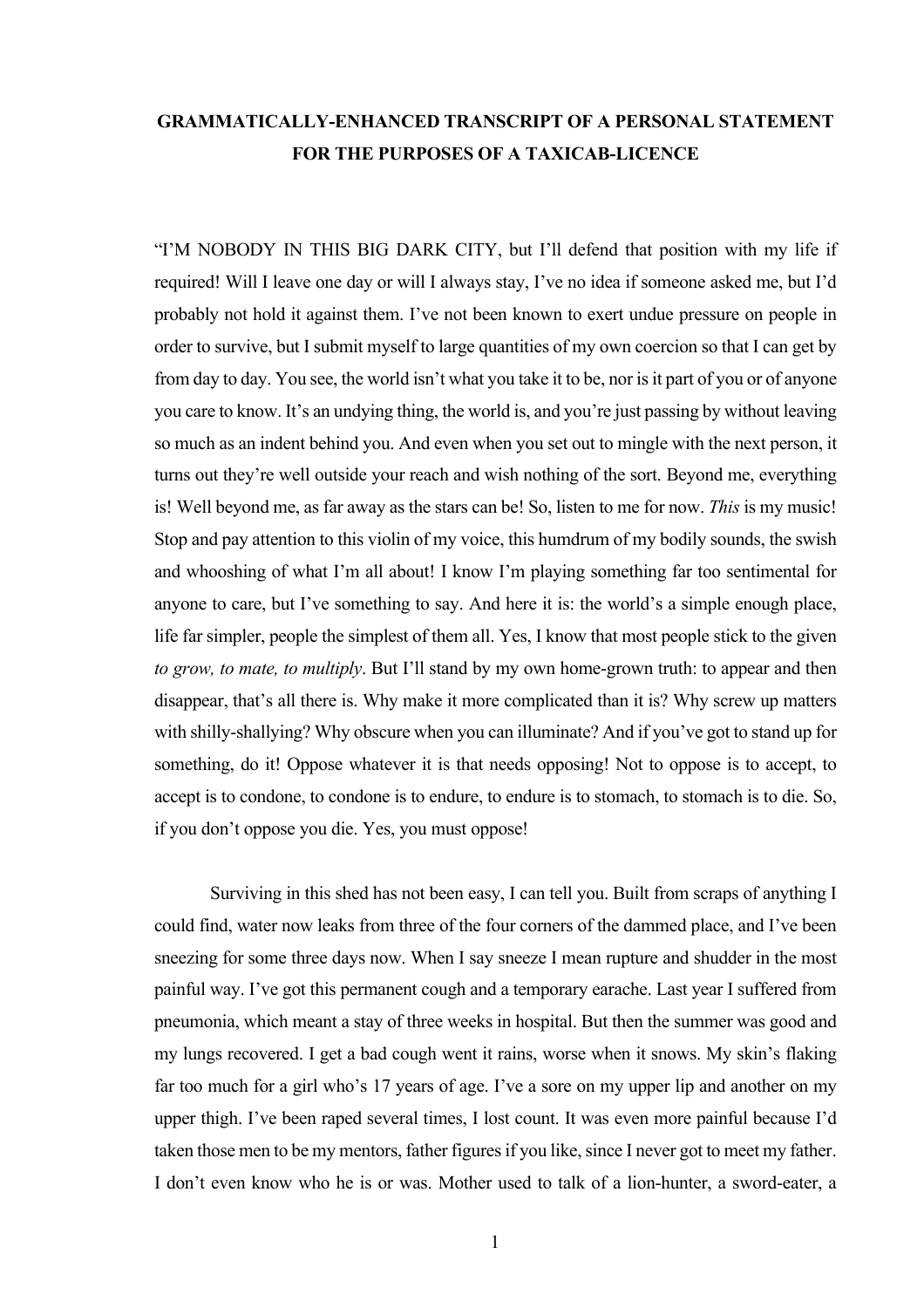gangster, a poker-player, an angel, a god. It all depended on what she'd stuck into her body that night. And if I were to meet my father one day I would not know what to do, what to ask. Flesh of my flesh, love of my life, light of my days?

"Everyone has something to say, you just have to ask. I've something to say, too. But then no one asks for my opinion. And even if I give it to them, no one will listen. I know that at least I could've voted this time round, but then I'm of *no fixed abode*, as it states in this form I've to fill in. Now that's an expression I don't know, though I can guess what it means. I can find out what it means from the context, as they say. My belief is that the world's like that. Nobody knows what it means, but then you can guess what it's about from its surroundings. Yeah, from the context. The world and its context. That would be what surrounds the world, and so you become what surrounds you. Some say I'm surrounded by paranoia, and I'm convinced that's what's wrong with the world. Its context is paranoia. It's like when you think that you may not be able to eat again for several days, then you get paranoid. I'm paranoid now, because I ate yesterday, I've had nothing to eat today, and I'm not sure whether I'll eat tomorrow. Eating food has become a mystery to me, and certainly the source of my paranoia!

"I thought of ending it all today with a rope and this hook under the bridge. It's that simple really, ending it all in moments! There, done! But perhaps that's too easy a solution, not testing enough. I like to be challenged, if only because I've only ever been challenged, at every stage and every day. Nothing has ever been given to me as a prize or a reward or a gift or a compensation for my losses. No, not once.

"I heard of this man who was sentenced to die, and it appears that he said that his true death sentence was not the one decided by the judge, but the one handed to him on the day of his birth. Must the act of birth be such a terrible thing that it deserves certain death? Something like that he said, I was told. I suppose the difference between him and me is knowing when. It's not a matter of *if* but *when*. When… when… when? Now that is a challenge, to live without knowing when it will all end!

"Today I felt the rain on my hair, the cold autumn rain on my greasy hair. On my gritty hands, on my dog's gritty paws. My black and white mongrel is a friend as would be expected, but not my best because he's bitten me twice, on the buttocks and on my cheek. The scar I've on my face is in the shape of a crescent. I like to think that's the reason people call me "Loony".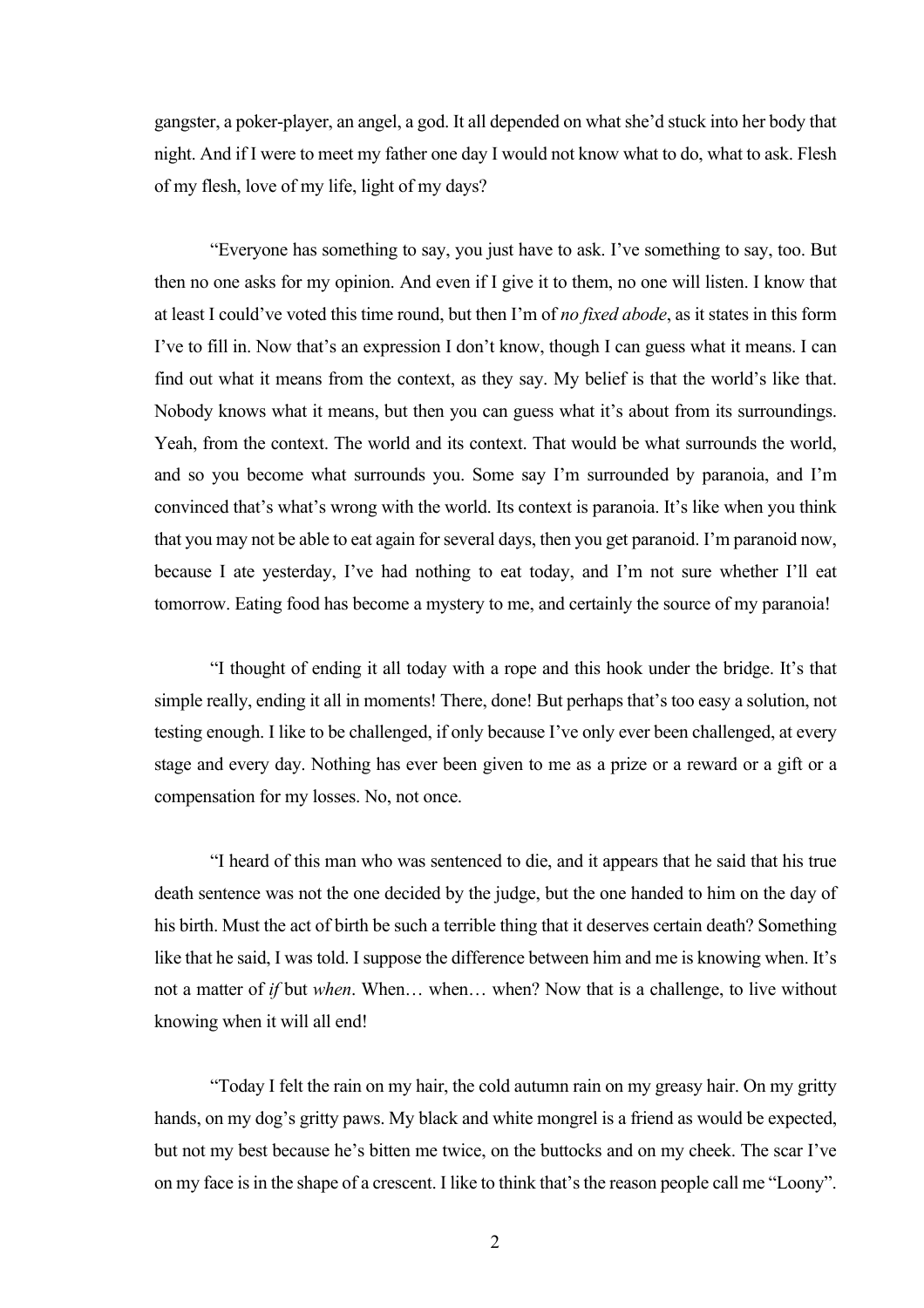It's been such a long time since I last heard my real name on someone's lips that I can't really say for sure what it is. I've no documents to prove who I am, no numbers. Not even a social security number, and when I went into hospital for my pneumonia someone lent me theirs for a small amount. What number would mine be, I sometimes wonder. And then I think of possible combinations of digits, endless sevens and fours, and threes and eights, and hundreds and thousands. Yes, I spend hours daydreaming of numbers because you're as good as the numbers in your life: your social security number, your hospital number, your bank account, the amount of diplomas and distinctions, your years of experience, your IQ, the number of children you have, the number of friends, the number of credit cards, the many times you went to the theatre, the weeks you went on holiday, the years of service... No, I'm someone with no numbers, no numbers at all! Except perhaps for the number of days I've still got left. So, who'll take me? Without numbers I don't exist. I'm just Loony with the gritty dog!

"I suppose I've a dream for when I grow up. When I am older I want to be a taxicab driver. Yes, a cabbie! I love the sound of that word! Cabbie! My own boss, my own car! And if I don't like a customer, I'll just tell him to get the hell out of my taxicab. I'll choose whom to stop for, so not everyone hailing my taxicab will get a ride. I'll certainly pick and choose! My very own vehicle will take me everywhere. I won't even need a place to stay, no sir! I'll sleep in the back of the car, and welcome visitors in the front. I can have a summer party if I manage to stop beside a park. My car will be my life, and my life will be my car! A man I know told me that if I give him five dollars a day for five years he'll get me a car, as simple as that. I've been saving with him for seven months now. Don't ask me to add up. I just know I trust this man. I mean, I have to. There's no future for me without my car.

"And so, I'd like to apply to a taxicab driver's licence, yes sir. I know I need an address to get a licence, and I can't just say under Brooklyn Bridge, or on the corner of this and that street, or just in the middle of a square. But look: I've two hands and two feet, a good brain, sharp reflexes. My eyesight can be helped with a pair of spectacles. My hearing is a little impaired now, but I can still hear the horns from other cars, at least somewhat. Isn't all this enough to apply for a taxicab licence? Isn't it, your honour?

"So, this is my favourite pastime: seeing people getting in and out of taxicabs, going and coming on errands of different sorts, hailing cabs, running for them, screaming and fighting over them, going out of their way to get one! A taxicab can connect worlds, change your life, take you to where you've always wanted to be. That's the real power that those yellow creatures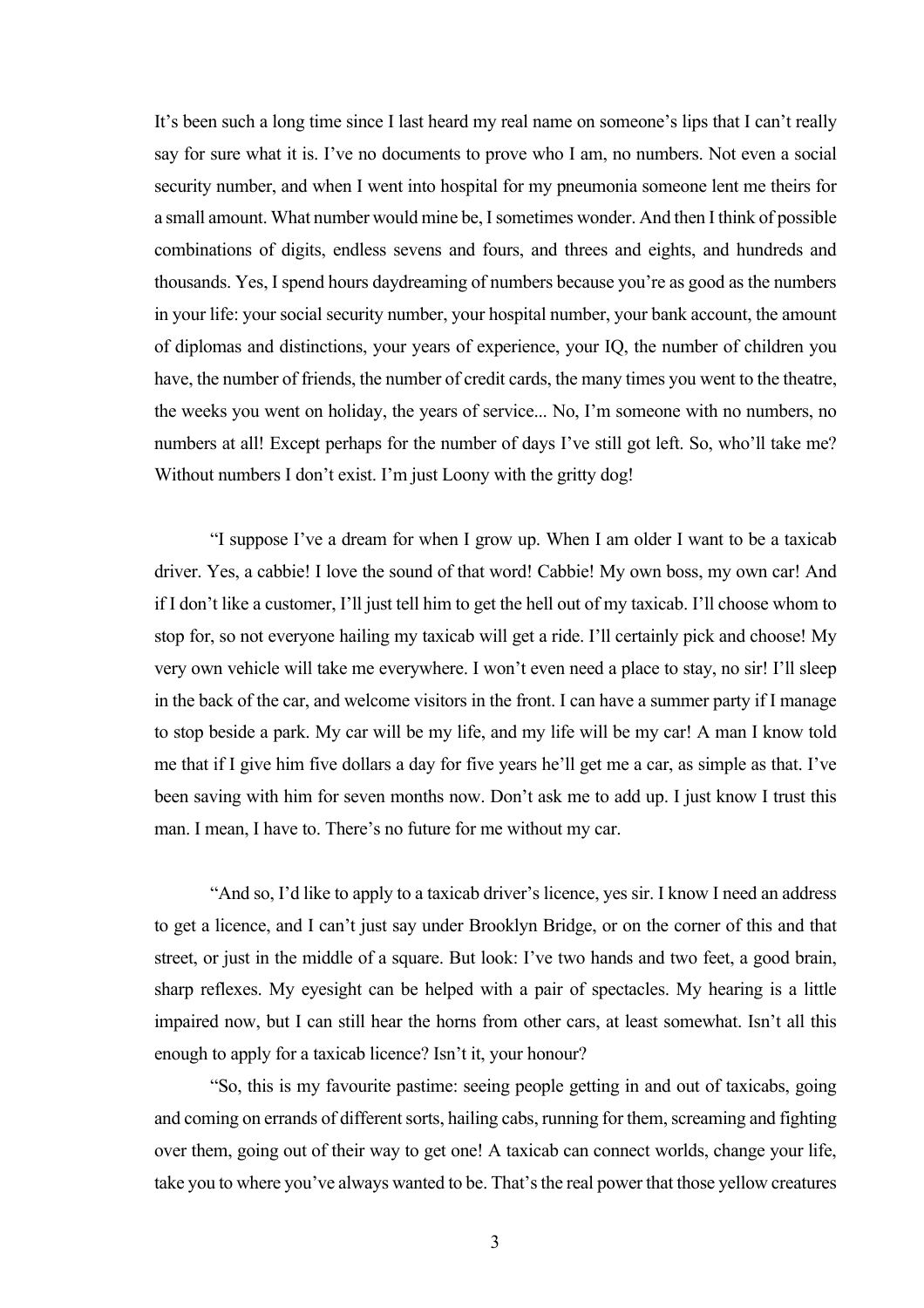have, darting along the city's streets with the strength of a wild buffalo. They're the ones that truly make this city move towards its destiny, whether final or not, and all else simply follows. And I want to be part of that, oh so much I want to be part of that! With me on the driving seat, people will move faster still and get sooner to where they've got to get to! And what's more important, they'll enjoy so very much the ride in my taxicab! This is the only thing that matters in the end: to enjoy the ride!

"And that's what I'd like to request for myself, to be able to drive my own taxicab, please. Forgive me if I sound too insistent! Too excited, too impatient! But this is the only reason I was brought all the way from nowhere to this place!

"I once met a woman who gave me ten dollars in loose change. It was a lucky strike because I was able to pay for two days car-money in one go, I thought. And after handing me the coins the woman also gave me some kind of conversation. That probably made her feel good. Yes, both the conversation and the money she gave me made her feel better than she'd been for some time, I'm sure of that. I could tell because she looked sad when she first saw me, and then looked happy when she gave me the money. Oh, and she said that she'd write something about me, whatever that could mean. She probably went home and had supper with her family in the warmth of her home, and then thought of me and felt good because of the conversation and the money she'd given me. And then she wrote about me, or whatever. Yeah, when we spoke, she commented on how young I was and asked if I had any relatives. "Don't want any relatives, my father is a killer", I said. She gasped for air and asked me if my father had really killed someone. And I answered that not in that sense, but in the sense of "my dog is a killer". "Do you get it, ma'am?" And she asked: "Is your dog a killer?" again not getting it. And then I told her about the deafness that I'm suffering from now. When she enquired about my problem, I asked her to repeat her question. Not that I'm totally deaf, you know, just to a degree and I can hear street noises and car horns, or almost. And then she gave me another ten dollars, this time in two five-dollar bills, which meant yet another two days car-money. No, I'm not going to start to tell the complete truth at this stage in my life. The truth is something I could never handle, and even less afford. And why should I? Where does it say that the truth deserves so much more than what I am and wish to be? The only truth I know is the story of my life. There's no other route for me to follow, nothing else to keep me company but the life I lead.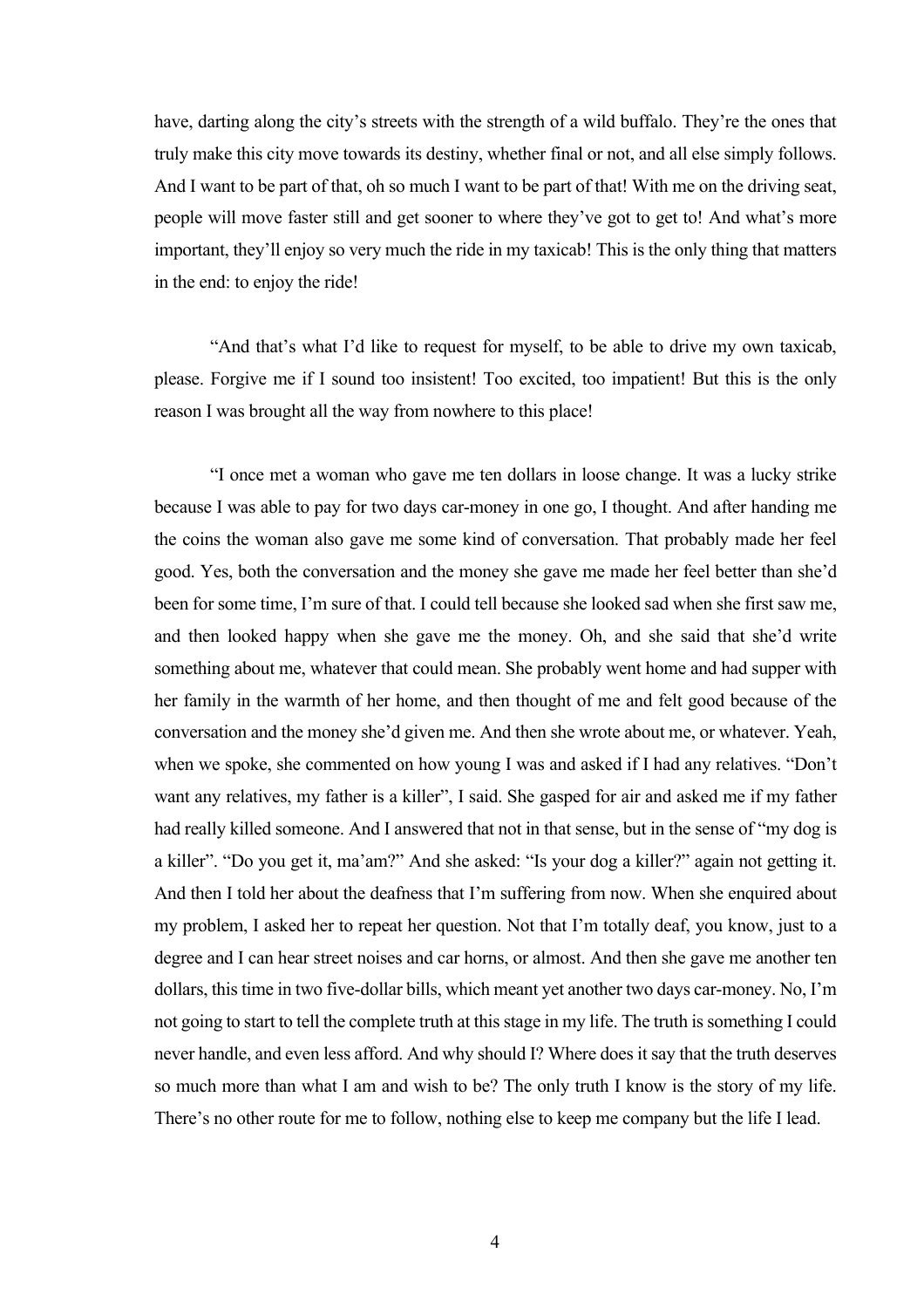"Today they've taken my place on East 58th Street, and I've got to find a new location. It's a gang of four old men, one of them a rapist. I know him from when I was 14 and was left for dead after he assaulted me. Shame that I have to leave the place. It was beside a famous restaurant where they throw away good food. I'd even pay for that food, untouched by whoever ordered it, perhaps it had only been looked at. I bet customers had enough with staring at it, as though it was some work of art. I remember once seeing the tentacles of an octopus in one of their bins, and when I tasted it I realised it was made of coloured sugar, sculpted to look like a creature of the sea. Yeah, some people just look at their food. But I suppose it's the same in my case. I've got to make do with just looking at food. With looking at shoes and books and fountain pens and new jackets, all in shopwindows as if they were works of art in a museum! Untouchable, just to be admired, beyond my reach! Yeah, everything I see is well beyond my reach, well beyond. So far away in fact that I dream that I grow such long, long fingers in order to stretch out and grab what I want and need. But then my other senses are also distorted in my dreams, and I can smell food from a thousand miles and taste it fully in all its glory well before it even reaches my mouth. In my dreams I can also see things that'll happen in the future, and I can hear what hasn't yet been said. And when I wake up, I can touch nothing, taste nothing, smell nothing. And my sight's not that good, and my hearing's somewhat impaired. No, I feel nothing when I'm awake.

"My oldest memory is of someone hitting my hand. I don't know anything about such a person, but I still have that scar on the palm of my right hand, rounded and shrivelled like a date. It's a wound that still bleeds sometimes, like the faint memory of a distant past. But then blood is more than anything a reminder that I'm still here and alive.

"I remember little else, and so perhaps I never lived a past and I was born at 14, as I've no memories from before that time. One of the men who live around Grand Central once said that I've repressed, I think he said, the things that I don't like. He also said that I wanted to forget who I was so it stops hurting me. But then I think nothing much happened to me back then. And if it did, it wasn't worth remembering for too long, I suppose.

"Yeah, I've just a handful of memories of Mother and her talk of the man she mentioned most. He'd nearly killed her as he sired me like only a stallion would. He was a coward and a bully, that much I know. But I'm no coward, and that's because I live in streets brimming with dangers of all sorts. And no bully to be sure, because I keep to myself. So perhaps he was not